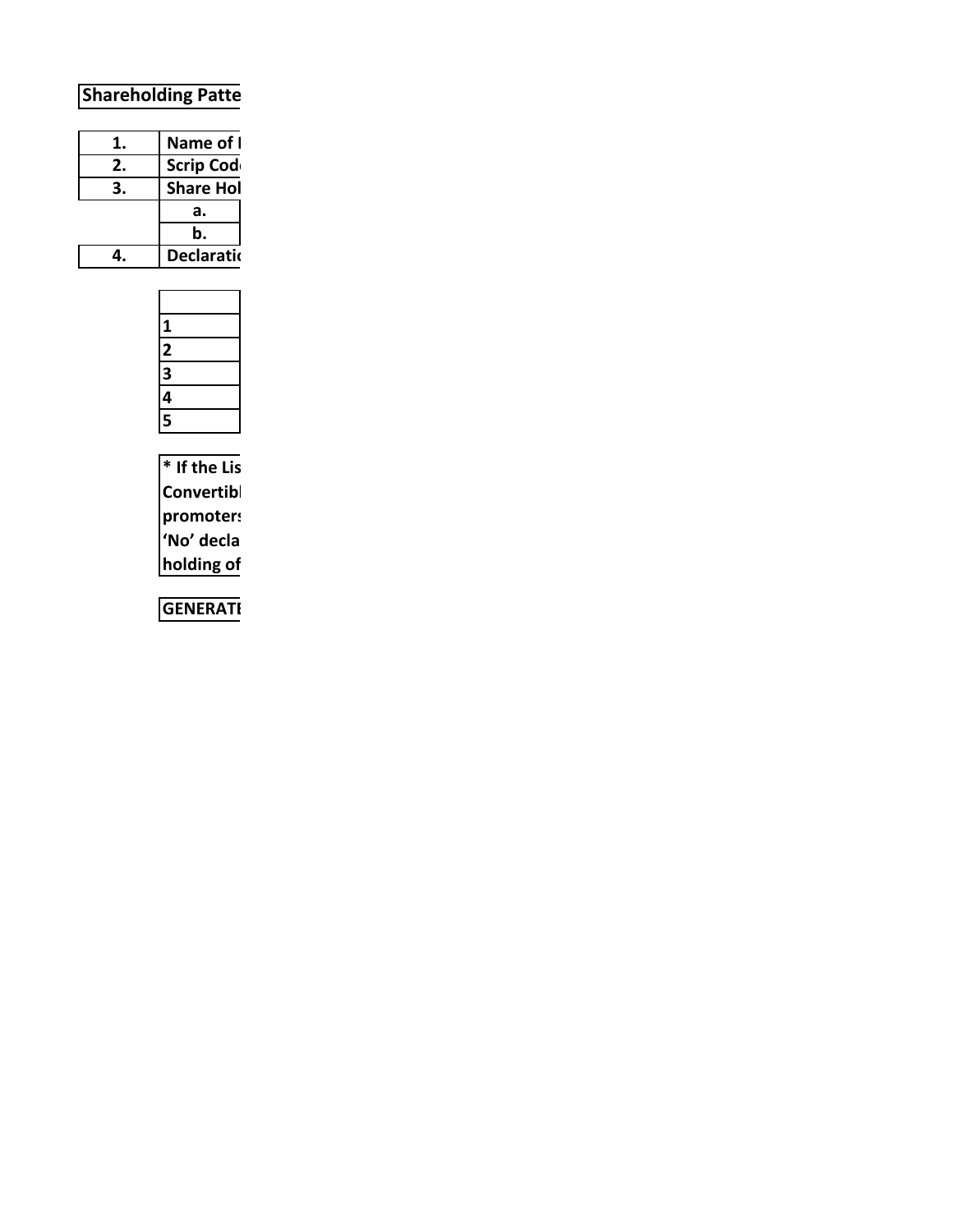**In under Regulation 31 of SEBI (Listing Obligations and Disclosure Requirements) Regulations, 2** 

Listed Entity: KBS India Limited

 **Scrip Code/Name of Scrip/Class of Security: 530357**

 **Share Holding Pattern Filed under: Reg. 31(1)(a)/Reg. 31(1)(b)/Reg.31(1)(c)** 

**If under 31(1)(b) then indicate the report for Quarter ending**

**If under 31(1)(c) then indicate date of allotment/extinguishment**

**IDECT The Listed entity is required to submit the following declaration to the extent of submission of information:** 

**Particulars**

**Whether the Listed Entity has issued any partly paid up shares?**

**Whether the Listed Entity has issued any Convertible Securities or Warrants?**

**Whether the Listed Entity has any shares against which depository receipts are issued?**

**Whether the Listed Entity has any shares in locked-in?**

**Whether any shares held by promoters are pledge or otherwise encumbered?**

ted Entity selects the option 'No' for the questions above, the columns for the partly paid up shares, O le Securities/Warrants, depository receipts, locked-in shares, No of shares pledged or otherwise encum **5, as applicable, shall not be displayed at the time of dissemination on the Stock Exchange website. Also** red by Listed Entity in above table the values will be considered as 'Zero' by default on submission of tl **specified securities.** 

**GENERATED ON :02/01/2021 NSDL : 31/12/2020 CDSL :31/12/2020**